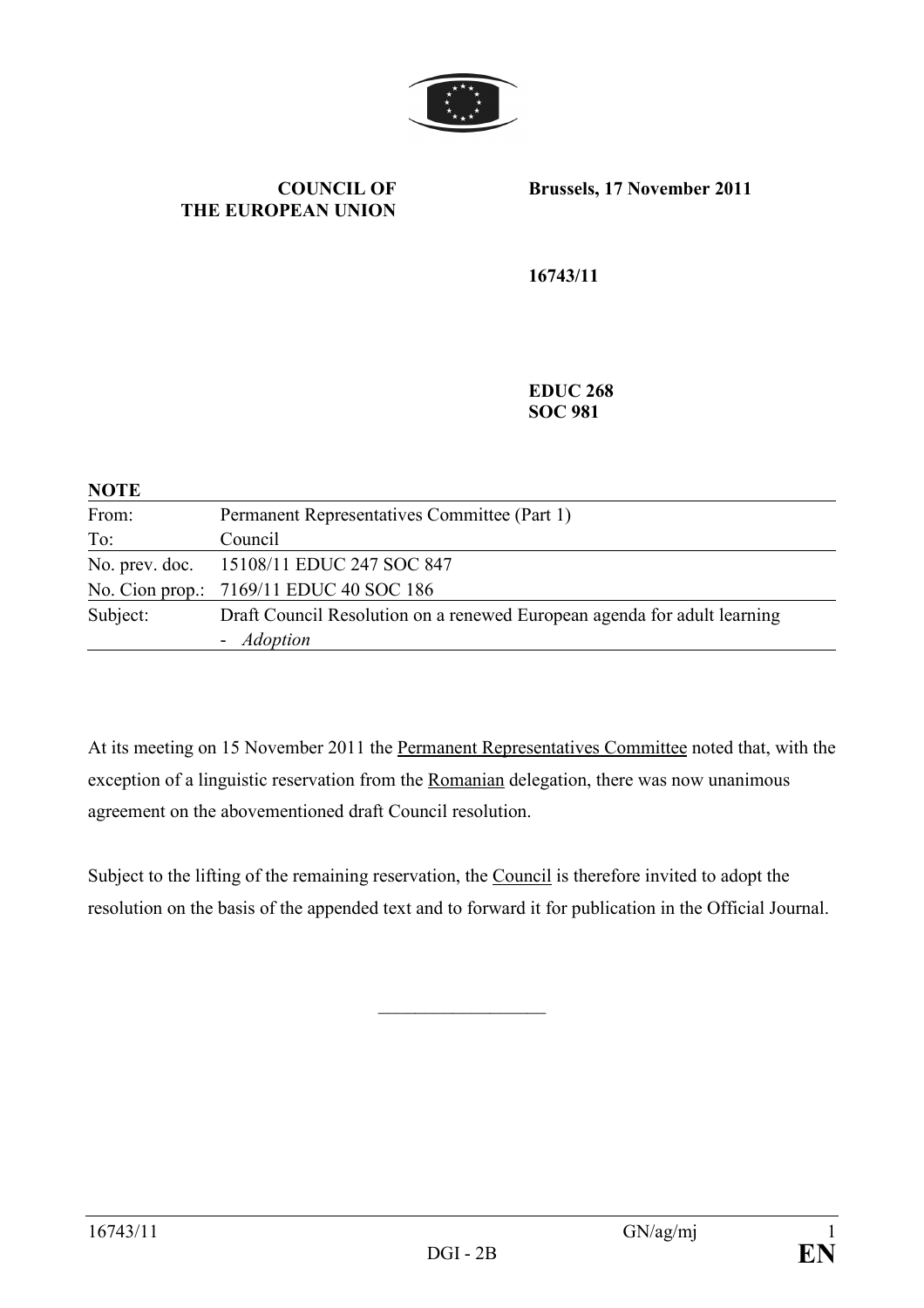#### **Council Resolution on a renewed European agenda for adult learning**

## THE COUNCIL OF THE EUROPEAN UNION,

#### WHEREAS

The *Europe 2020* strategy for smart, sustainable and inclusive growth acknowledges lifelong learning and skills development as key elements in response to the current economic crisis, to demographic ageing and to the broader economic and social strategy of the European Union.

The crisis has highlighted the major role which adult learning<sup>1</sup> can play in achieving the *Europe 2020* goals, by enabling adults - in particular the low-skilled and older workers - to improve their ability to adapt to changes in the labour market and society. Adult learning provides a means of upskilling or re-skilling those affected by unemployment, restructuring and career transitions, as well as makes an important contribution to social inclusion, active citizenship and personal development.

## AND HAVING REGARD TO

1. The European Parliament Resolution of 16 January 2008 on adult learning: *It is never too late to learn*, which urges Member States to promote the acquisition of knowledge and to develop a culture of lifelong learning, notably by implementing gender equal policies designed to make adult education more attractive, more accessible and more effective.

 **1** For the purposes of this text, the term *adult learning* covers the entire range of formal, nonformal and informal learning activities - both general and vocational - undertaken by adults after leaving initial education and training.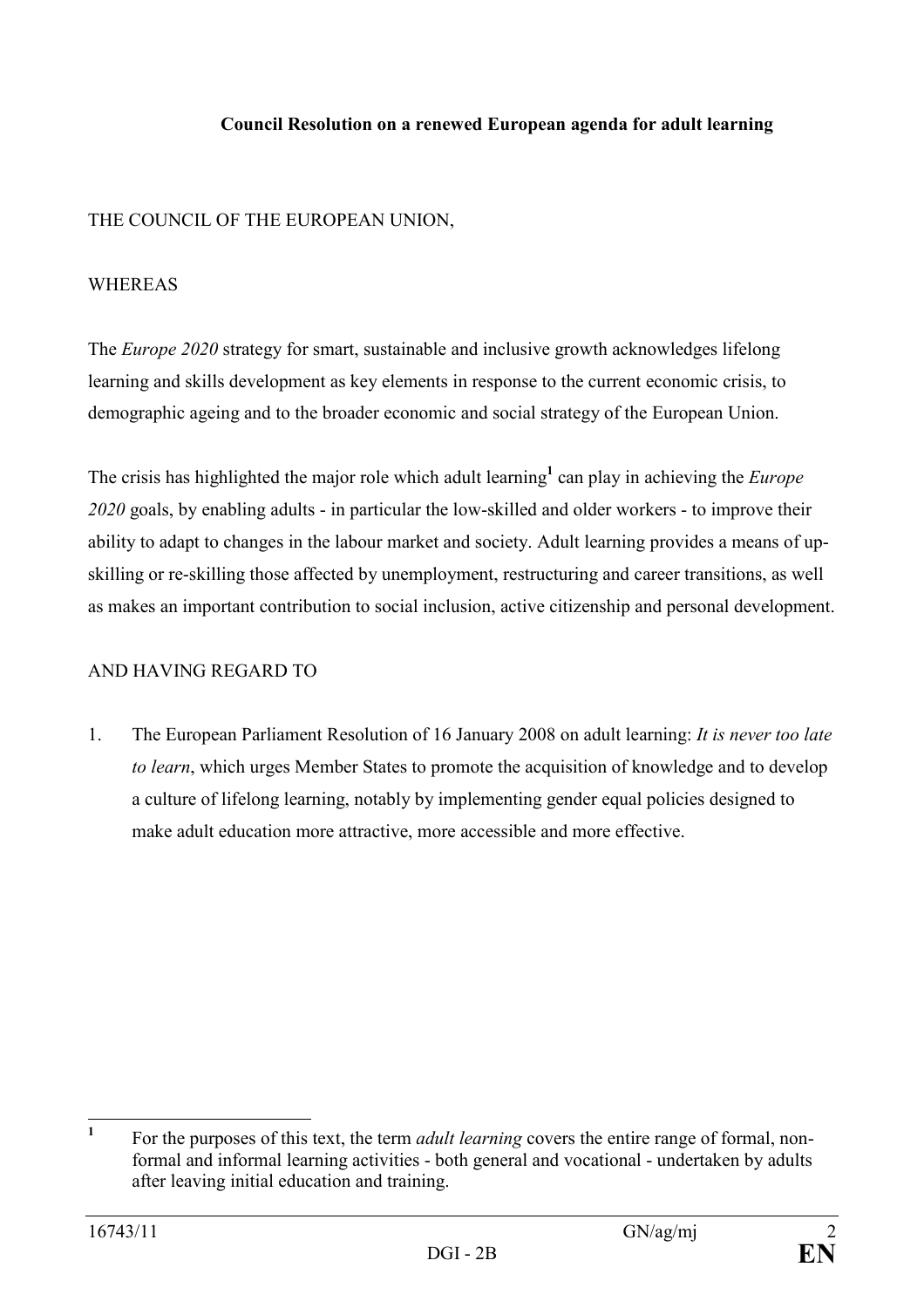- 2. The Council conclusions of May 2008<sup>2</sup> on adult learning, which established for the first time a set of common priorities to be addressed in the adult learning sector, paved the way towards intensified European cooperation between the various stakeholders, and proposed a series of specific measures for the period 2008-2010 (hereafter referred to as the 'Action Plan') aimed at increasing participation in, and raising the quality of, adult learning.
- 3. The Resolution of the Council and of the Representatives of the Governments of the Member States, meeting within the Council, of 21 November 2008 on better integrating lifelong guidance into lifelong learning strategies, which highlighted the importance of guidance as a continuous process that enables citizens at any age and at any point in their lives to identify their capacities, competences and interests, to make educational, training and occupational decisions and to manage their life paths in learning, work and other settings.
- 4. The Council conclusions of 12 May 2009**<sup>3</sup>** , which established a strategic framework for European cooperation in education and training ("ET 2020") which is fully consistent with the *Europe 2020* strategy and whose four objectives – relating to lifelong learning and mobility, quality and efficiency, equity, social cohesion and active citizenship, as well as creativity and innovation - are equally relevant for adult learning.
- 5. The 2010 joint progress report of the Council and the Commission on the implementation of the 'Education & Training 2010' work programme**<sup>4</sup>** , which stressed that in adult learning it is also important for provision to cover the full range of key competences, and noted that there is a major challenge to ensure that all learners benefit from innovative methodologies, including those in adult learning.

 **2** OJ C 140, 6.6.2008, pp. 10-13.

**<sup>3</sup>** OJ C 119, 28.5.2009, pp. 2-10.

**<sup>4</sup>** OJ C 117, 6.5.2010, pp. 1-7.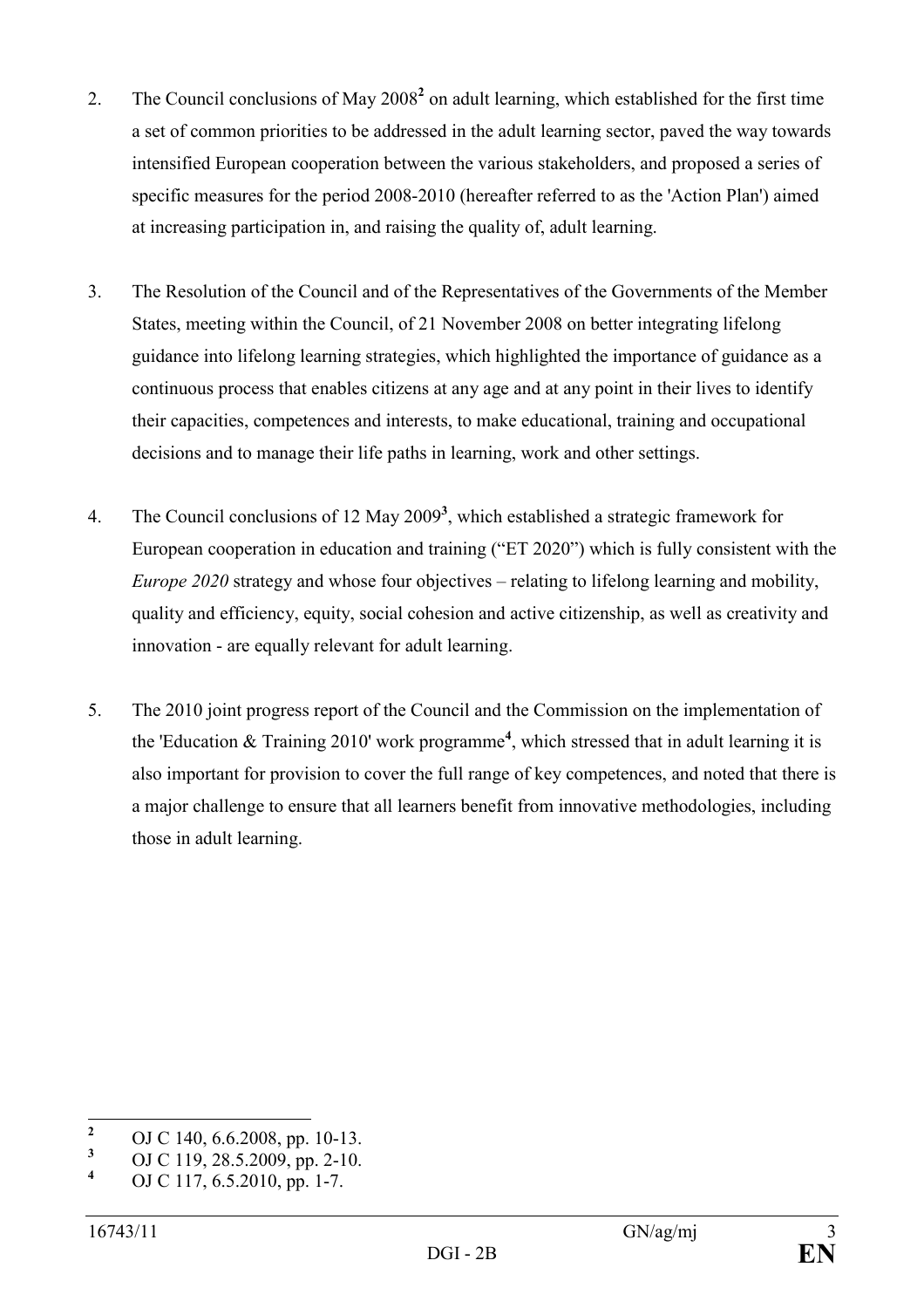- 6. The *Europe 2020* flagship initiatives:
	- An Agenda for New Skills and Jobs, which calls on Member States to ensure that people acquire the skills needed for further learning and the labour market through general, vocational and higher education, as well as through adult learning;
	- The European Platform against Poverty, which proposes the development of innovative education for deprived communities in order to enable those experiencing poverty and social exclusion to live in dignity and to take an active part in society;
	- *Innovation Union*, which promotes excellence in education and skills development in order to ensure future growth from innovation in products, services and business models in a Europe faced with an ageing population and strong competitive pressures.
- 7. The Council conclusions of 11 May 2010 on the social dimension of education and training**<sup>5</sup>** , which noted that expanding access to adult education can create new possibilities for active inclusion and enhanced social participation.
- 8. The Council Decision of 21 October 2010 on guidelines for the employment policies of the Member States<sup>6</sup>, which seeks to promote effective incentives for lifelong learning of those within and outside employment, *"ensuring every adult the chance to retrain or to move one step up in their qualification"*.
- 9. The Council conclusions of 18-19 November 2010 on enhanced European cooperation in vocational education and training (VET)**<sup>7</sup>** , which actively encouraged greater individual participation in continuing VET, increased investment in human resources development, incompany training and work-based learning, and closer collaboration between training institutions and employers, particularly in the training of low-skilled workers.

 **5** OJ C 135, 26.5.2010, pp. 2-7.

**<sup>6</sup>** OJ L 308, 24.11.2010, pp. 46-51.

**<sup>7</sup>** OJ C 324, 1.12.2010, pp. 5-15.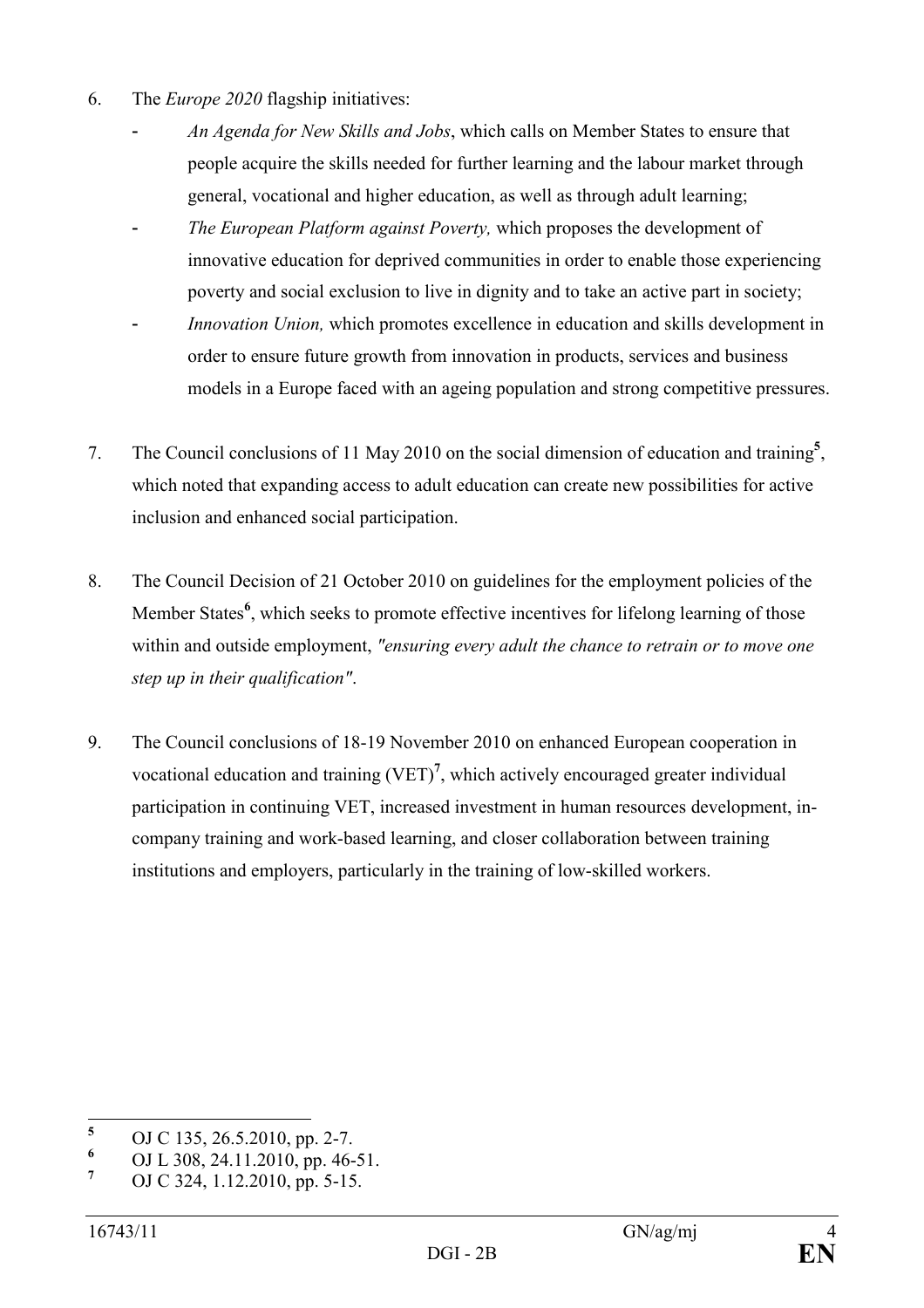## WELCOMES THE FACT THAT

Work has been initiated on all priority areas of the 2008-2010 Action Plan, albeit at different speeds in each country:

- Adult learning reforms are increasingly anchored in overall developments in education and training, notably the development of national qualifications frameworks and lifelong learning strategies.
- Quality assurance has been raised as an important issue in adult learning and strides are being made in developing the professional profile and training of adult learning professionals**,** the accreditation of adult learning providers and improved guidance services for adults.
- Outreach and learning opportunities are increasingly being targeted at those with the lowest levels of qualifications, thus giving them better prospects of integration into work and society.
- Non-formal and informal learning, which represent much of adult learning, are increasingly being recognised and validated but take-up of validation opportunities is often still too low.
- A start has been made on improving monitoring of the adult learning sector.

# NEVERTHELESS RECOGNISES THAT

In order to face both the short and long term consequences of the economic crisis, there is a need for adults regularly to enhance their personal and professional skills and competences. Given the current instability in the labour market and the need to reduce the risk of social exclusion, this applies particularly to the low skilled and the low qualified. However, all adults - including the highly qualified - can benefit significantly from lifelong learning.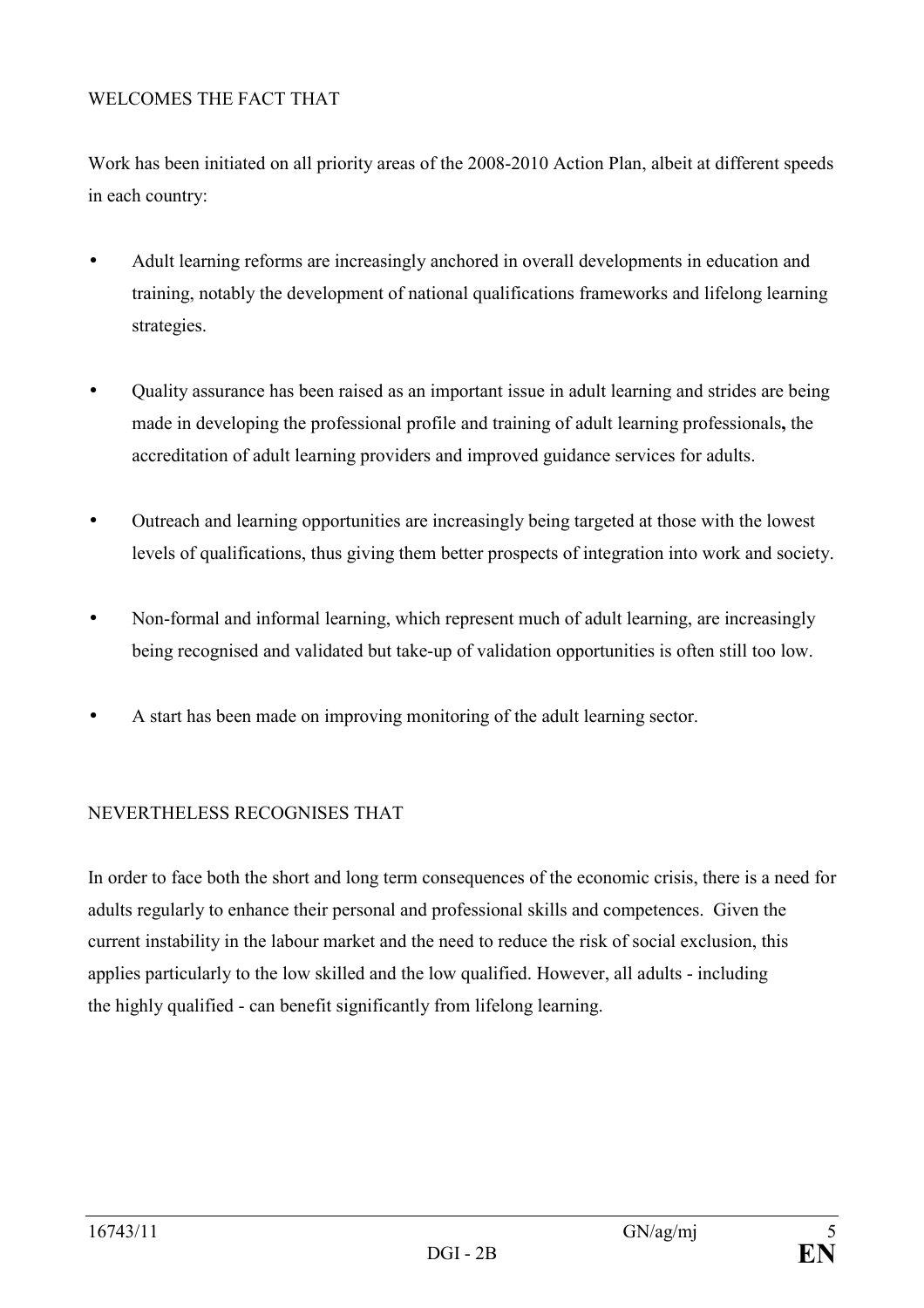Yet there is a growing consensus that adult learning is currently the weakest link in developing national lifelong learning systems. Participation in adult learning has continued to fall, from 9.8% of the 25-64 year-old population in 2005 to only 9.1% in 2010, thus making the increased "ET2020" target of 15% by 2020 an even greater challenge. Obstacles such as low motivation and a lack of care facilities to help women and men combine family and work responsibilities with learning therefore need attention.

As in other sectors, adult learning should embrace the shift to policy based on learning outcomes in which the autonomous learner is central, regardless of where he/she learns - at work, at home, in the local community, in voluntary activities, or in education and training institutions – and develop the multifaceted model of governance that this requires.

In order to achieve an adult learning sector capable of supporting the *Europe 2020* strategy, much more remains to be done in relation to effective and efficient financing; in relation to the provision of second-chance opportunities and the acquisition of basic skills such as literacy and numeracy, but also digital skills; in relation to targeted learning for migrants, early school leavers and young people not in education, employment or training (NEETs), as well as for people with disabilities and older adults; and in relation to cooperation with employers, social partners and civil society.

Implementing the Action Plan has also highlighted the difficulty of adequately monitoring the adult learning sector, due to a lack of sufficient statistical data and evaluation of policy measures. Evidence-based policy-making in the field of adult learning calls for comprehensive and comparable data on all key aspects of adult learning, for effective monitoring systems and cooperation between the different agencies, as well as for high quality research activities.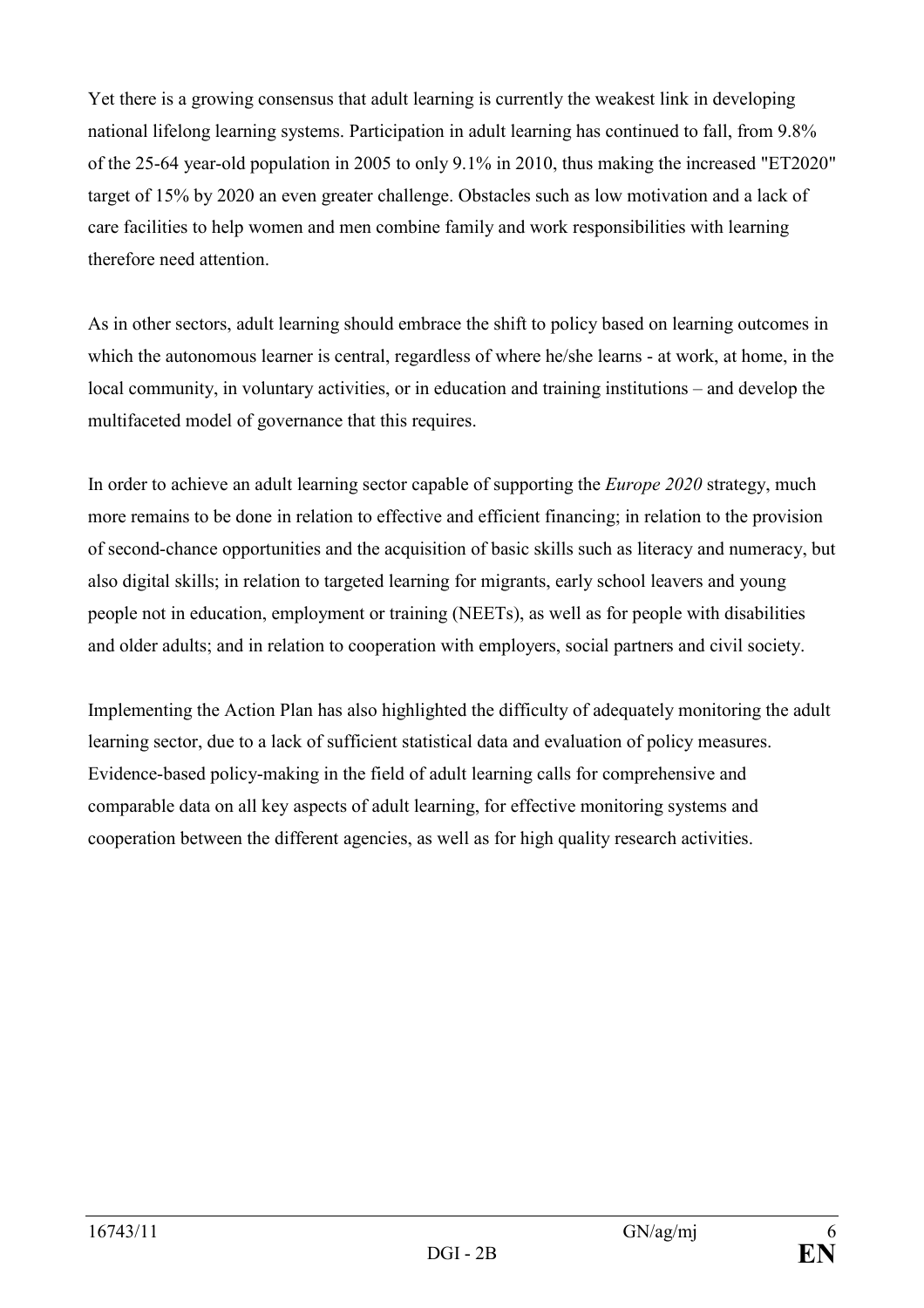## CONSIDERS THAT

Lifelong learning covers learning from pre-school age to post-retirement**<sup>8</sup>** . Adult learning is a vital component of the lifelong learning continuum, covering the entire range of formal, non-formal and informal learning activities, general and vocational, undertaken by adults after leaving initial education and training.

In order to build on the achievements of the 2008-2010 Action Plan, while complementing existing policy initiatives in the areas of school education, higher education (Bologna process) and VET (Copenhagen process), there is a need for a renewed 'European Agenda for Adult Learning' aimed at enabling all adults to develop and enhance their skills and competences throughout their lives.

Adult learning can make a significant contribution to meeting the *Europe 2020* goals of reducing early leaving from education and training to below 10%. Particular attention should accordingly be paid to improving provision for the high number of low-skilled Europeans targeted in *Europe 2020*, starting with literacy, numeracy and second chance measures as a precursor to up-skilling for work and life in general. Acquiring basic skills as a foundation for developing key competences for lifelong learning**<sup>9</sup>** , addressing the problem of early school leaving**<sup>10</sup>** and tackling issues such as the education and social inclusion of migrants, Roma and disadvantaged groups require concerted action in both school and adult education.

At the same time, the substantial contribution which adult learning can make to economic development - by strengthening productivity, competitiveness, creativity, innovation and entrepreneurship - should be recognised and supported.

 **8** Council Resolution of 27 June 2002 on lifelong learning (OJ C 163, 9.7.2002, pp. 1-3).

**<sup>9</sup>** <sup>9</sup> OJ L 394, 30.12.2006, pp.10-18.

**<sup>10</sup>** As emphasised in the June 2011 Council Recommendation (OJ C 191, 1.7.2011, pp. 1-6).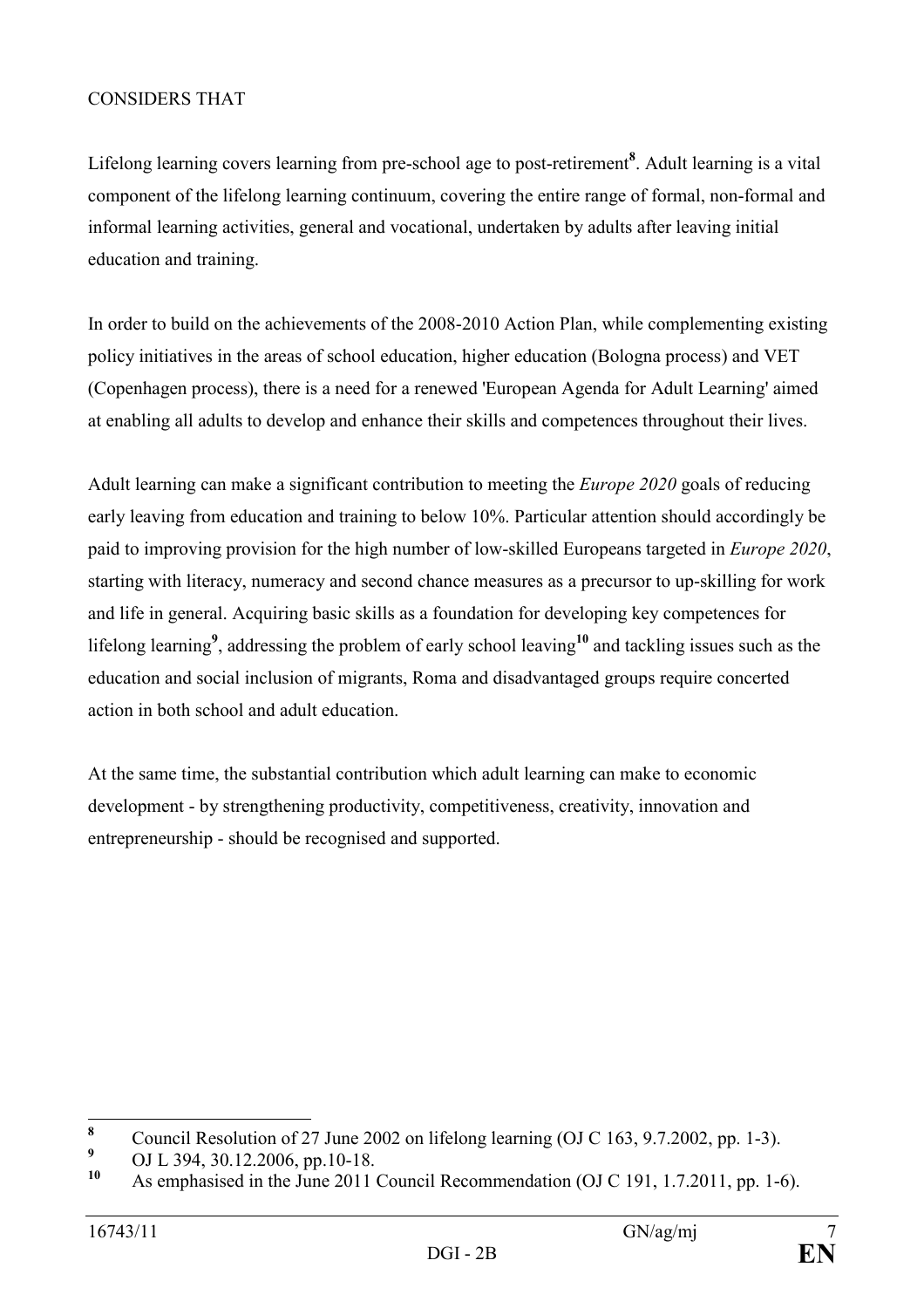In this context, there is also a considerable need to step up efforts to achieve the target set within the *Europe 2020* strategy of ensuring that at least 40% of young adults complete tertiary or equivalent education. Meeting this challenge would contribute to developing a competitive economy based on knowledge and innovation which makes full use of its resources and human capital.

## THEREFORE CALLS FOR

The adoption of a renewed European Agenda for Adult Learning which will continue, complement and consolidate work in the field of adult learning under the four strategic objectives identified by the Council in the "ET2020" strategic framework. While initially focusing on the period 2012-2014 (see the Annex hereto), this Agenda should be seen in the context of a longer term vision for adult learning which - in the period up to 2020 - will endeavour to raise the sector's profile in general and, more specifically, to:

- (i) enhance the possibilities for adults, regardless of gender and their personal and family circumstances, to access high quality learning opportunities at any time in their lives, in order to promote personal and professional development, empowerment, adaptability, employability and active participation in society;
- (ii) develop a new approach to adult education and training which focuses on learning outcomes and learner responsibility and autonomy;
- (iii) foster greater awareness among adults that learning is a lifelong endeavour which they should pursue at regular intervals during their lives, and particularly during periods of unemployment or career transition;
- (iv) encourage the development of effective lifelong guidance systems, as well as integrated systems for the validation of non-formal and informal learning;
- (v) ensure the comprehensive provision of high quality formal and non-formal education and training for adults aimed at acquiring key competences or leading to qualifications at all levels of the European Qualifications Framework (EQF), supported by civil society and the social partners, as well as by local authorities;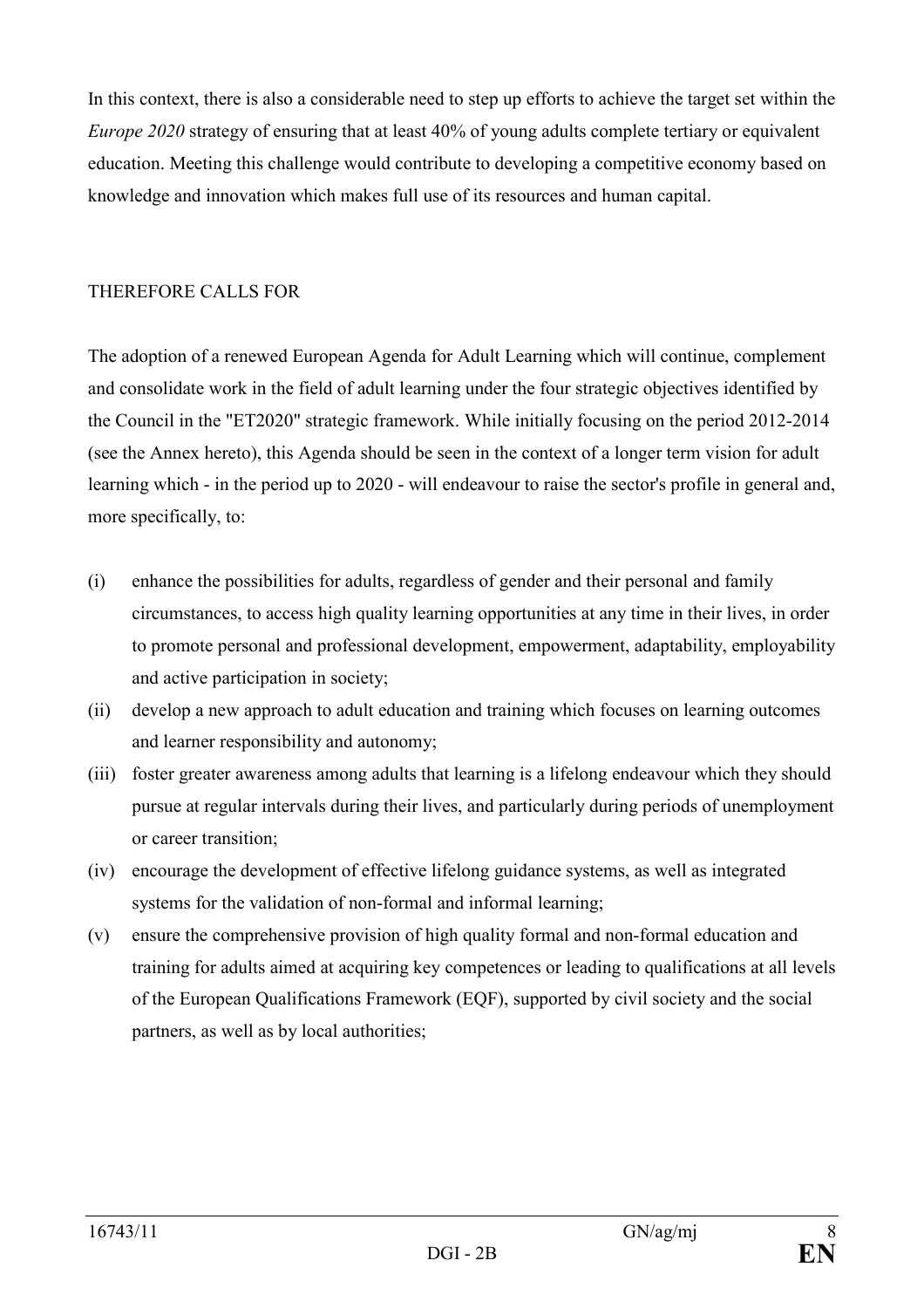- (vi) ensure flexible arrangements adapted to different training needs of adults, including incompany training and workplace-based learning;
- (vii) foster greater awareness among employers that adult learning contributes to promoting productivity, competitiveness, creativity, innovation and entrepreneurship, and is an important factor in enhancing the employability and labour market mobility of their employees;
- (viii) encourage higher education institutions to embrace less traditional groups of learners, such as adult learners, as a means of displaying social responsibility and greater openness towards the community at large, as well as responding to demographic challenges and to the demands of an ageing society;
- (ix) promote the role of social partners and civil society in articulating training needs and developing learning opportunities for adults, as well as optimise the involvement of central, regional and local authorities;
- (x) promote a balanced allocation of education and training resources throughout the life cycle on the basis of shared responsibilities and strong public commitment, particularly to second chance opportunities and the development of basic skills;
- (xi) involve social partners and raise their awareness of the benefits, also to them, of learning in the workplace, including basic skills provision;
- (xii) make well-developed learning provision for seniors, in order to promote active, autonomous, and healthy ageing, and which uses their knowledge, experience, social and cultural capital for the benefit of society as a whole;
- (xiii) make a strong commitment to promoting adult learning as a means of fostering solidarity between different age groups (for example, by means of an "intergenerational pact"**)** and between cultures and people of all backgrounds.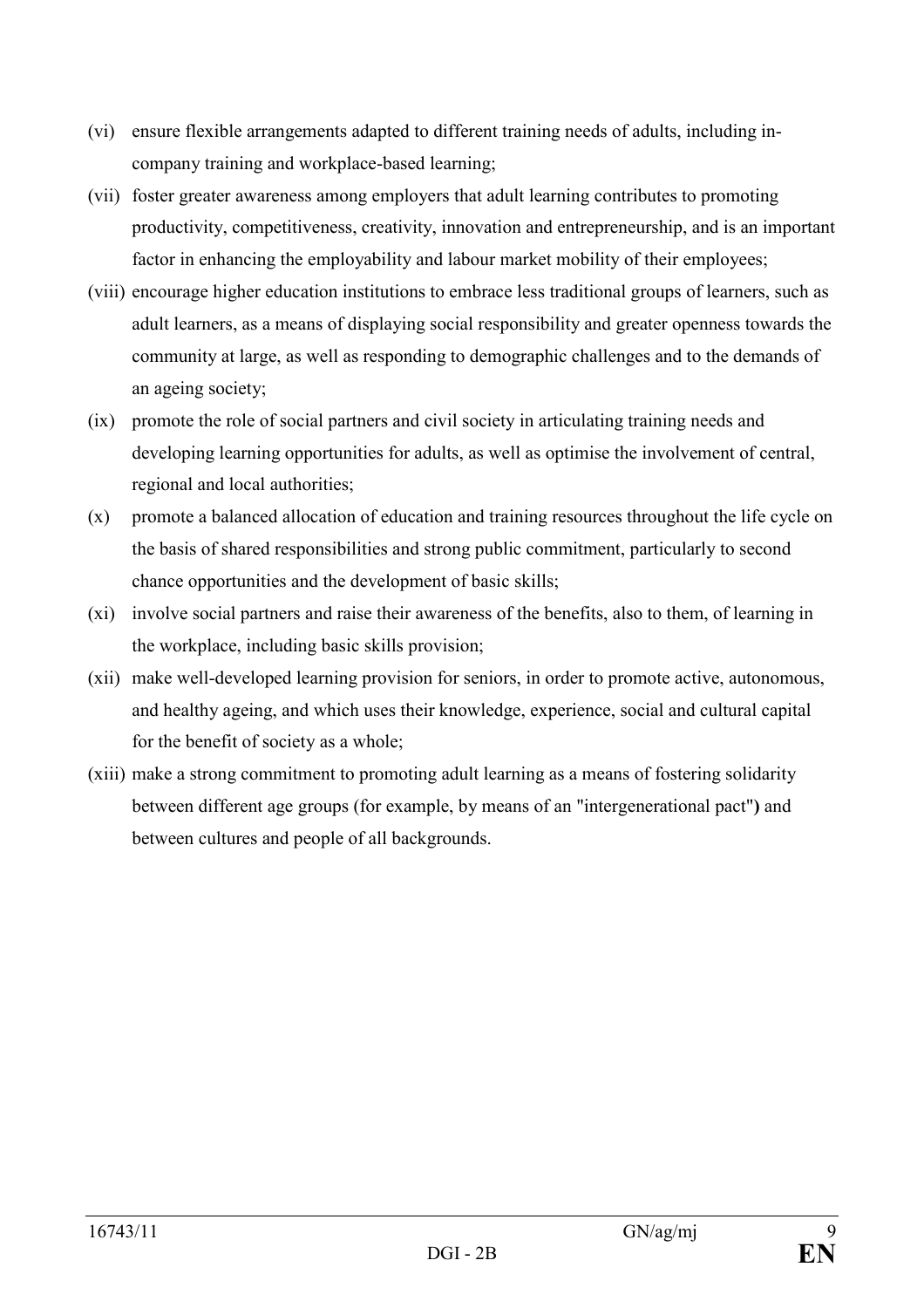## ACCORDINGLY INVITES THE MEMBER STATES TO

- 1. Focus their efforts over the period 2012-14 on the priority areas detailed in the Annex hereto, thereby contributing to implementation of the four priorities of the "ET 2020" strategic framework, in accordance with national contexts and legislation.
- 2. Ensure effective liaison with the relevant ministries and stakeholders, the social partners, businesses, relevant non-governmental organisations and civil society organisations, with a view to improving coherence between policies on adult learning and broader socio-economic policies**.**
- 3. Actively cooperate at EU level in order to support the successful implementation of the above mentioned priority areas, notably by:
	- (i) making full use of the lifelong learning tools agreed at EU level to promote adult participation in learning;
	- (ii) using the opportunities provided by the Lifelong Learning Programme in particular under *Grundtvig* and *Leonardo da Vinci -* and its successor programme from 2014, as well as the structural funds and other instruments, where appropriate, in order to cofinance supporting initiatives;
	- (iii) using the open method of coordination, with the support of the Commission and through the relevant European networks, to promote mutual learning and the exchange of good practices and experience in the field of adult learning;
	- (iv) designating a national coordinator**,** in order to facilitate cooperation with the other Member States and the Commission in implementing the adult learning agenda.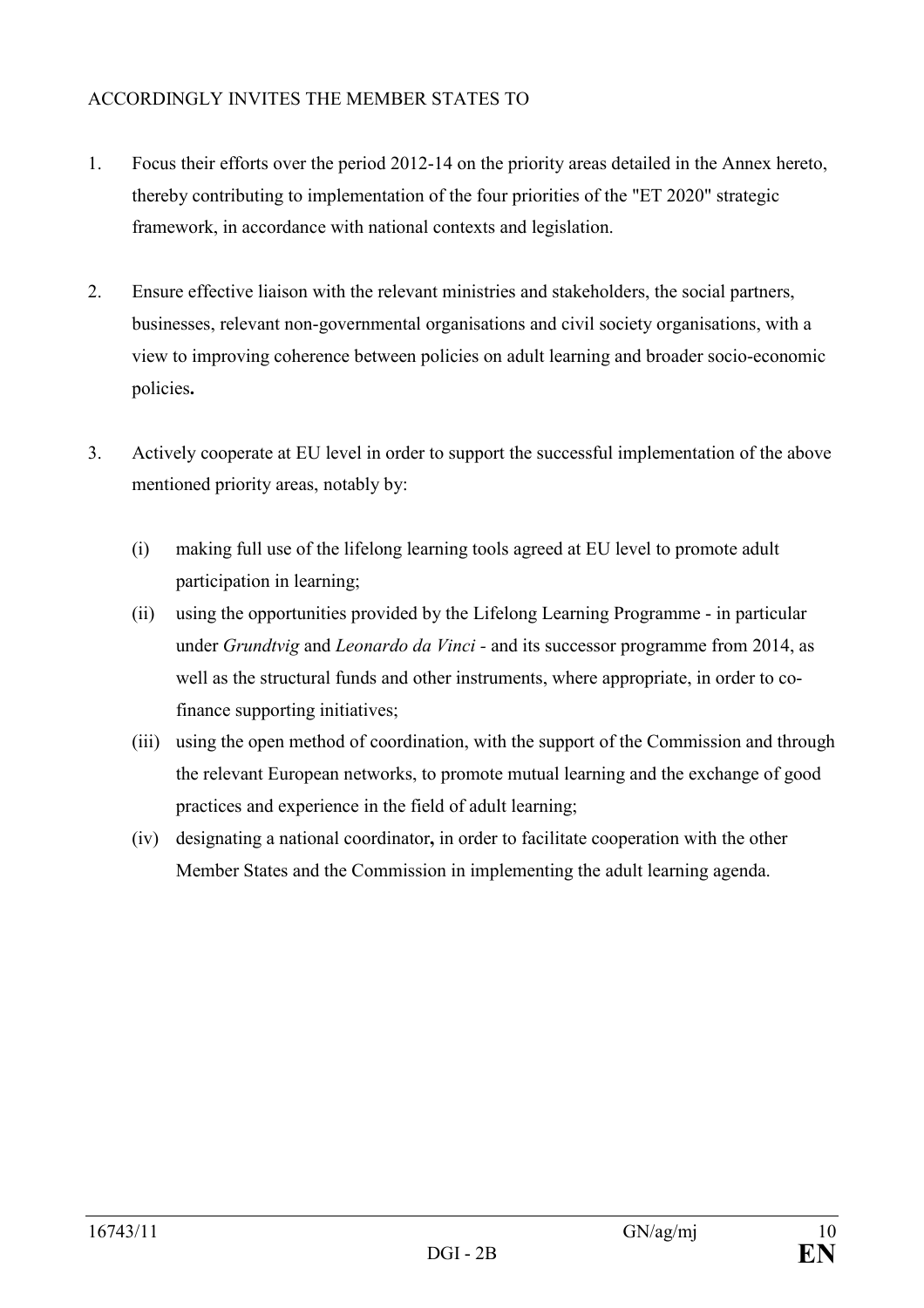## AND INVITES THE COMMISSION TO

Work with and support Member States in developing and implementing the renewed European Agenda for Adult Learning outlined above and, specifically, in carrying out the priorities for the period 2012-2014 detailed in Annex I, notably by:

- (i) ensuring complementarity and coherence between the policy initiatives undertaken in accordance with this Resolution and those developed in the context of other relevant policy processes within the "ET2020" strategic framework, the Copenhagen process, the Bologna process, the EU modernisation agenda for higher education, and initiatives such as those on literacy and early school-leaving which require a concerted approach involving school education and adult learning, and promoting the adult learning dimension within each of these;
- (ii) establishing close ongoing liaison with the national coordinators designated in the Member States and the other participating countries;
- (iii) enabling Member States and organisations supporting adult learning to share information on their policies and practices, and on their evaluation of both, through the organisation of peer learning activities and reviews, conferences, workshops and other appropriate instruments, and, within available resources, improving data collection on adult learning as part of the updated coherent framework of indicators and benchmarks scheduled for 2013;
- (iv) strengthening the knowledge base on adult learning in Europe by commissioning studies and reinforcing the capacity of existing research structures relevant for analysing adult learning issues, including cooperation with Eurydice and Cedefop and other relevant institutions and making full use of their information and research capacities;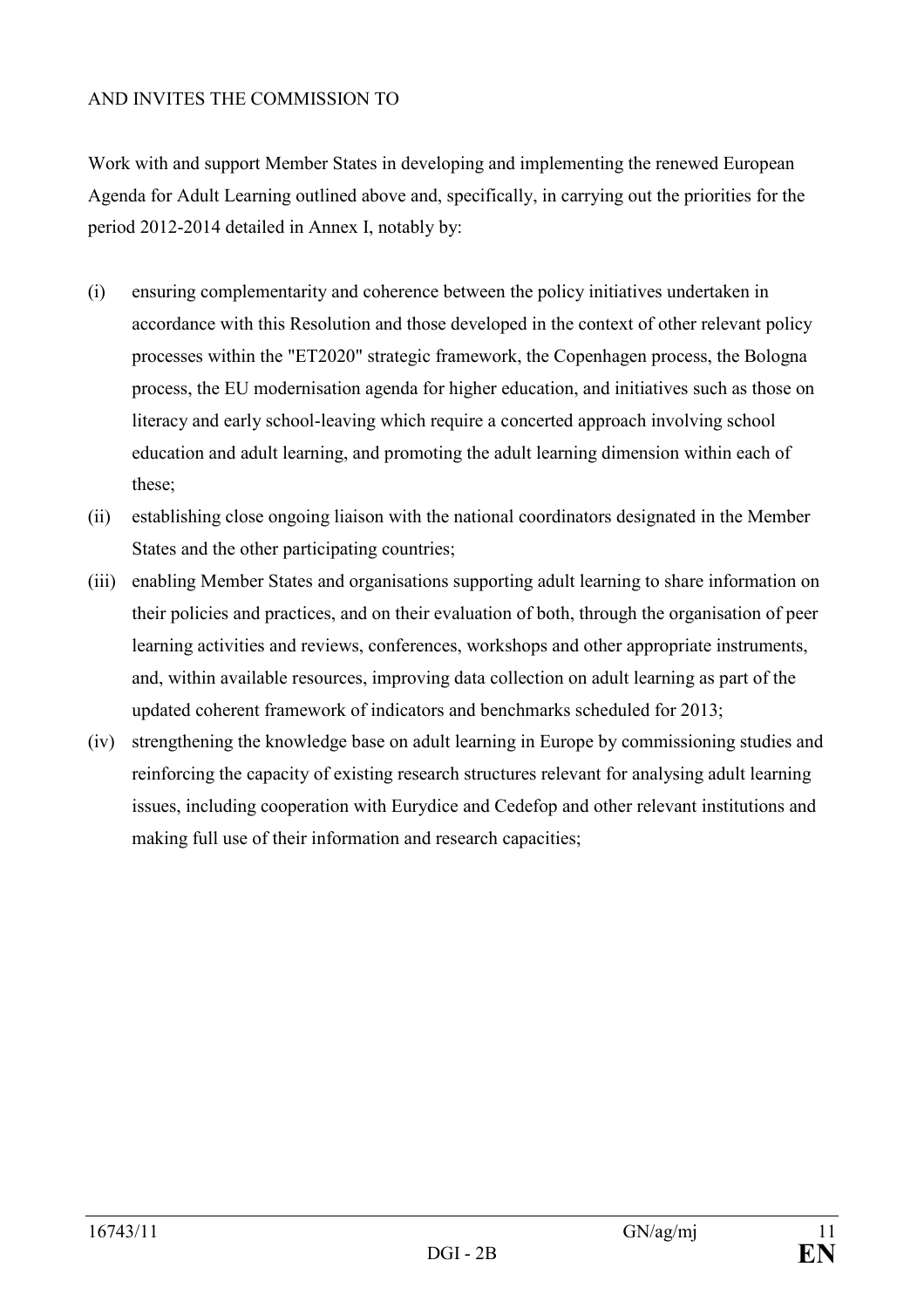- (v) pursuing and intensifying cooperation with relevant international organisations such as the OECD (in particular by exploiting the results of the Programme for the International Assessment of Adult Competences - PIAAC), the UN (in particular UNESCO) and the Council of Europe, as well as other relevant regional or worldwide initiatives such as the Europe-Asia lifelong learning 'hub' (ASEM);
- (vi) harnessing the funds available at European level to support the implementation of this agenda for adult learning;

 $\_$ 

(vii) reporting on implementation of the agenda as part of the "ET 2020" joint progress report.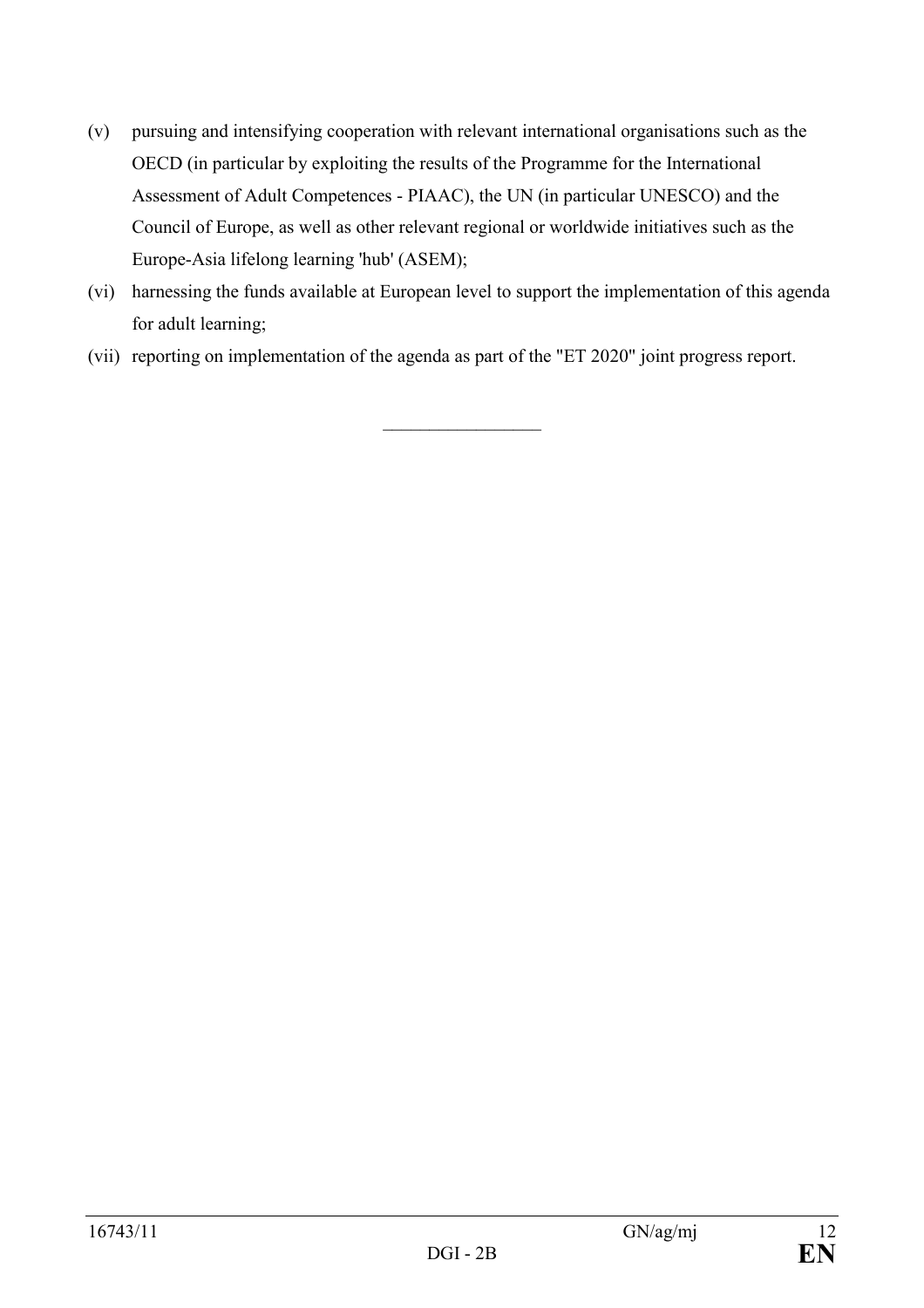# **EUROPEAN AGENDA FOR ADULT LEARNING Priority areas for the period 2012-2014**

Taking into account the specific circumstances within each Member State, and in accordance with national priorities, Member States are invited, where appropriate with the support of the Commission, to focus on those areas outlined below which are most relevant to their particular needs.

## *1. Making lifelong learning and mobility a reality*

In order to increase and widen the participation of adults in lifelong learning, in response to the agreed EU target of 15% adult learning participation, as well as to help boost to 40% the proportion of young adults with tertiary and equivalent education qualifications, Member States are invited to focus on:

- o *Stimulating demand, and developing comprehensive and easily accessible information and guidance systems, complemented by effective outreach strategies aimed at raising awareness and motivation among potential learners, with specific focus on disadvantaged groups, early school leavers, young people not in education, employment or training (NEETs), low qualified adults, particularly those with literacy difficulties, and followed up with second-chance opportunities leading to a recognised EQF level qualification.*
- o *Promoting the engagement of employers in workplace-based learning, with a view to developing both job-specific skills and broader skills, including by means of more flexible work schedules.*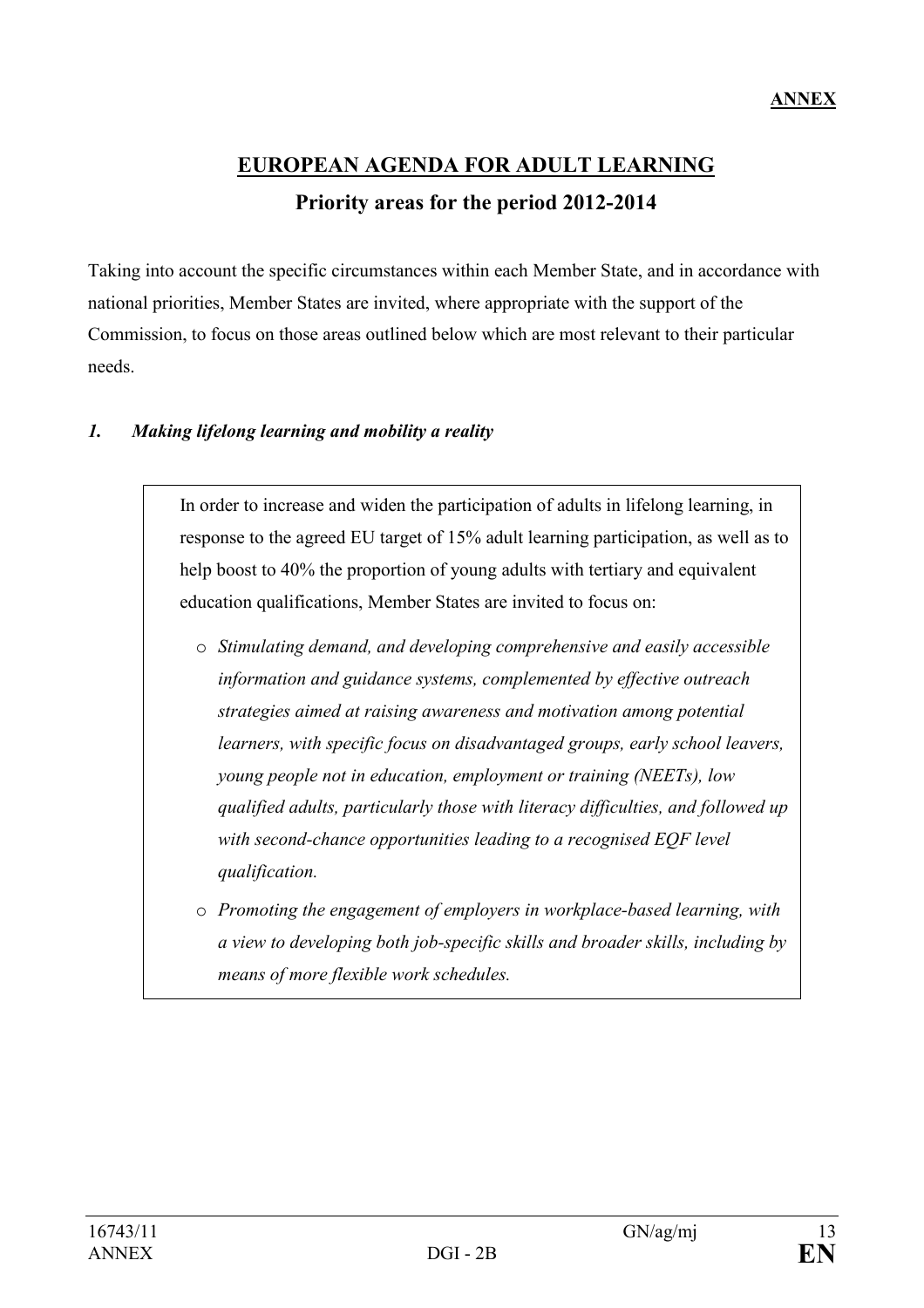- o *Promoting flexible learning pathways for adults, including broader access to higher education for those lacking mainstream access qualifications and diversifying the spectrum of adult learning opportunities offered by higher education institutions.*
- o *Putting in place fully functional systems for validating non-formal and informal learning and promoting their use by adults of all ages and at all qualification levels, as well as by enterprises and other organisations.*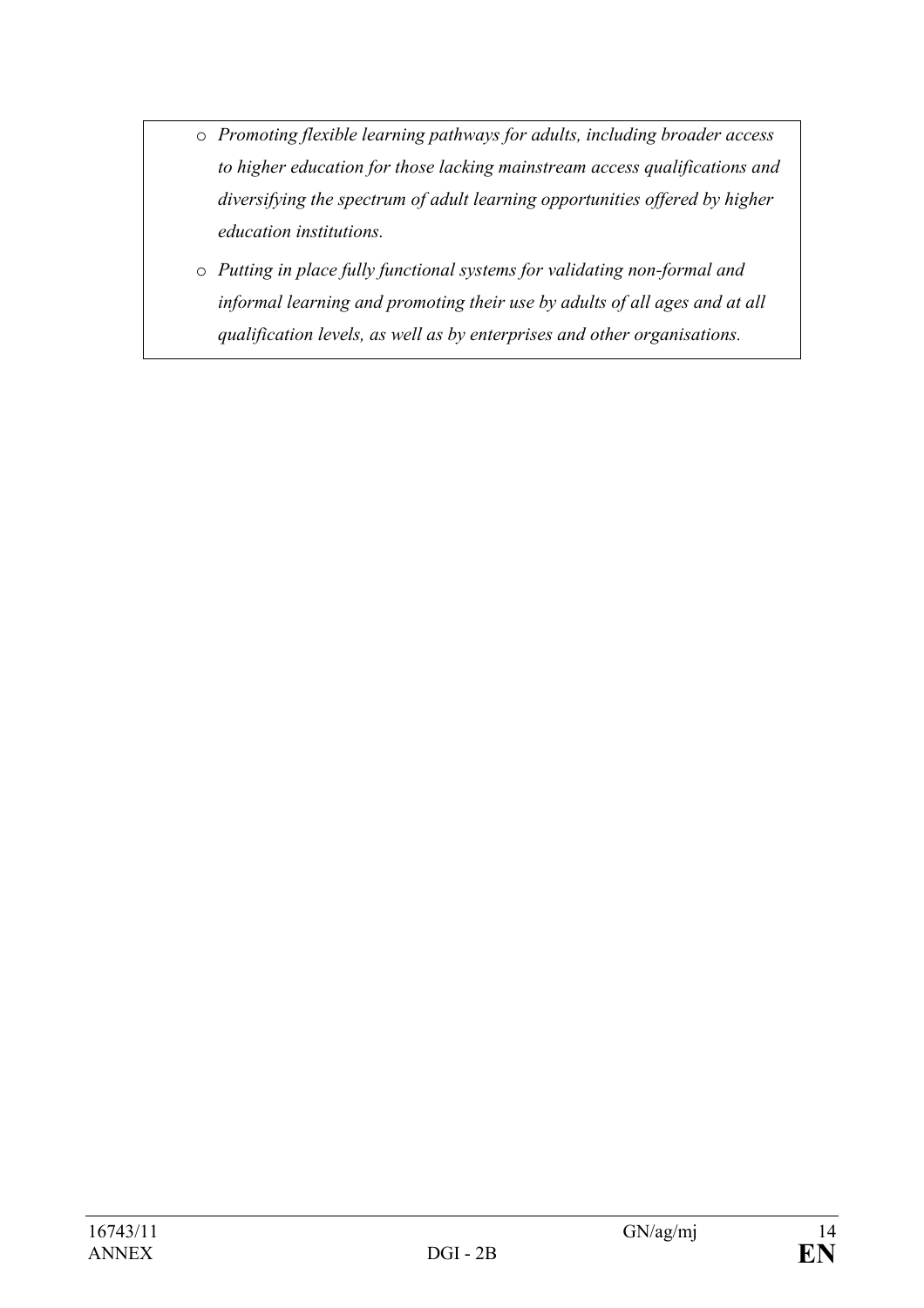# *2. Improving the quality and efficiency of education and training*

In order to build a strong adult learning sector, Member States are invited to focus on:

- o *Developing quality assurance for adult learning providers, for example by means of accreditation systems, taking into account already existing quality frameworks/standards in other sectors.*
- o *Improving the quality of adult education staff, for instance by defining competence profiles, establishing effective systems for initial training and professional development, and facilitating the mobility of teachers, trainers and other adult education staff.*
- o *Ensuring a viable and transparent system for the funding of adult learning, based on shared responsibility with a high level of public commitment to the sector and support for those who cannot pay, balanced distribution of funds across the lifelong learning continuum, appropriate contribution to funding from all stakeholders and the exploration of innovative means for more effective and efficient financing.*
- o *Developing mechanisms for ensuring that educational provision better reflects labour market needs and that it provides possibilities for acquiring qualifications and developing new skills which increase people's capacity to adapt to the new requirements of a changing environment.*
- o *Intensifying cooperation and partnership between all stakeholders relevant for adult learning, notably public authorities, the different providers of adult learning opportunities, social partners and civil society organisations, especially at regional and local level in the context of developing "learning regions" and local learning centres.*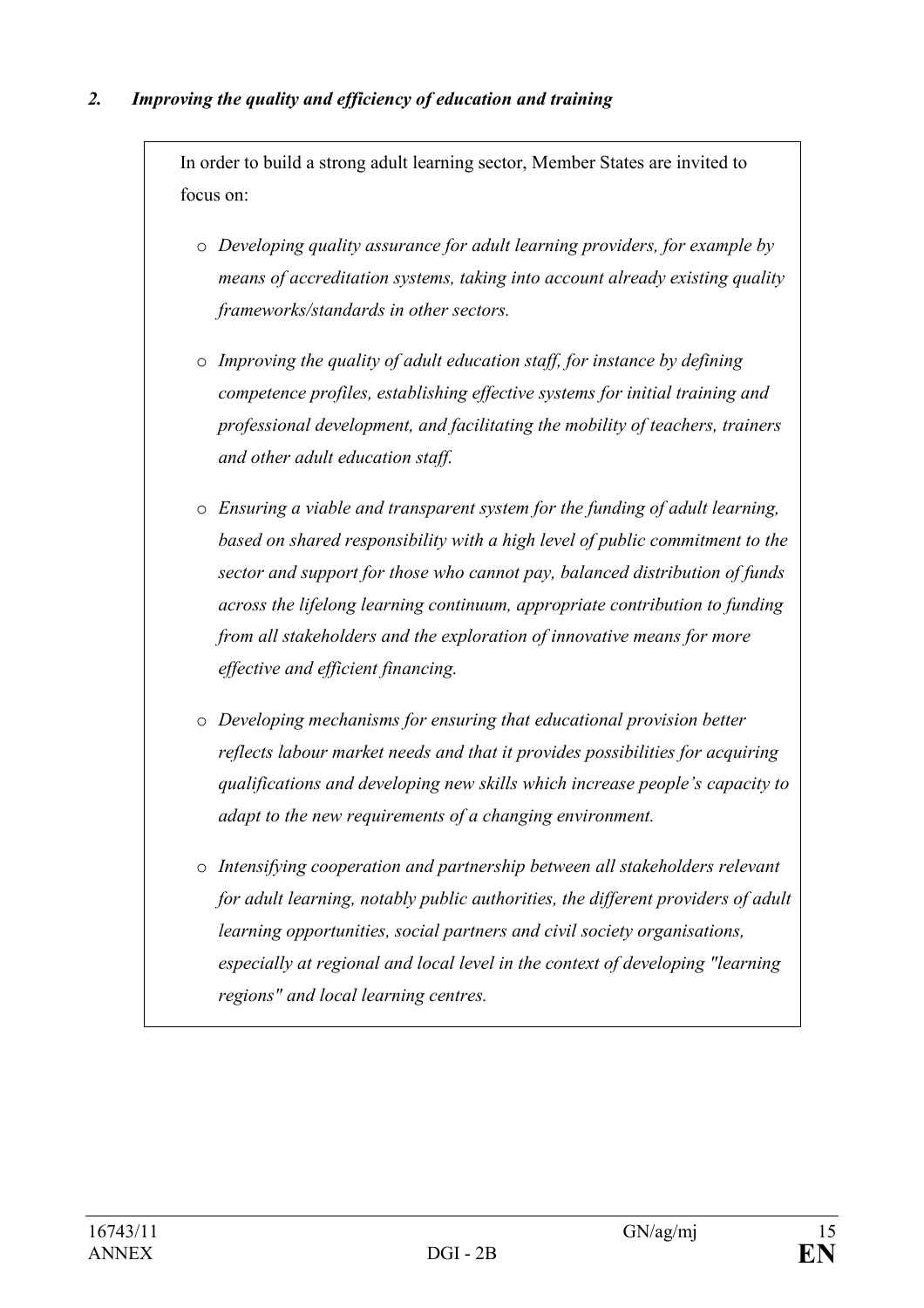## *3. Promoting equity, social cohesion and active citizenship through adult learning*

In order to develop the capacity of the adult learning sector to promote social cohesion and to provide people who need it with a *second chance* route to learning and life opportunities, as well as to contribute to reducing the share of early leavers from education and training to below 10%, Member States are invited to focus on:

- o *Improving adult literacy and numeracy skills, developing digital literacy and providing opportunities for adults to develop the basic skills and forms of literacy needed for participating actively in modern society (such as economic and financial literacy, civic, cultural, political and environmental awareness, learning for healthy living, consumer and media awareness).*
- o *Increasing the supply of and encouraging individuals' engagement in adult learning as a means of strengthening social inclusion and active participation in the community and society, and improving access to adult learning for migrants, Roma and disadvantaged groups, as well as learning provision for refugees and people seeking asylum, including host country language learning, where appropriate.*
- o *Enhancing learning opportunities for older adults in the context of active ageing, including volunteering and the promotion of innovative forms of intergenerational learning and initiatives to exploit the knowledge, skills and competences of older people for the benefit of society as a whole.*
- o *Addressing the learning needs of people with disabilities and people in specific situations of exclusion from learning, such as those in hospitals, care homes and prisons, and providing them with adequate guidance support.*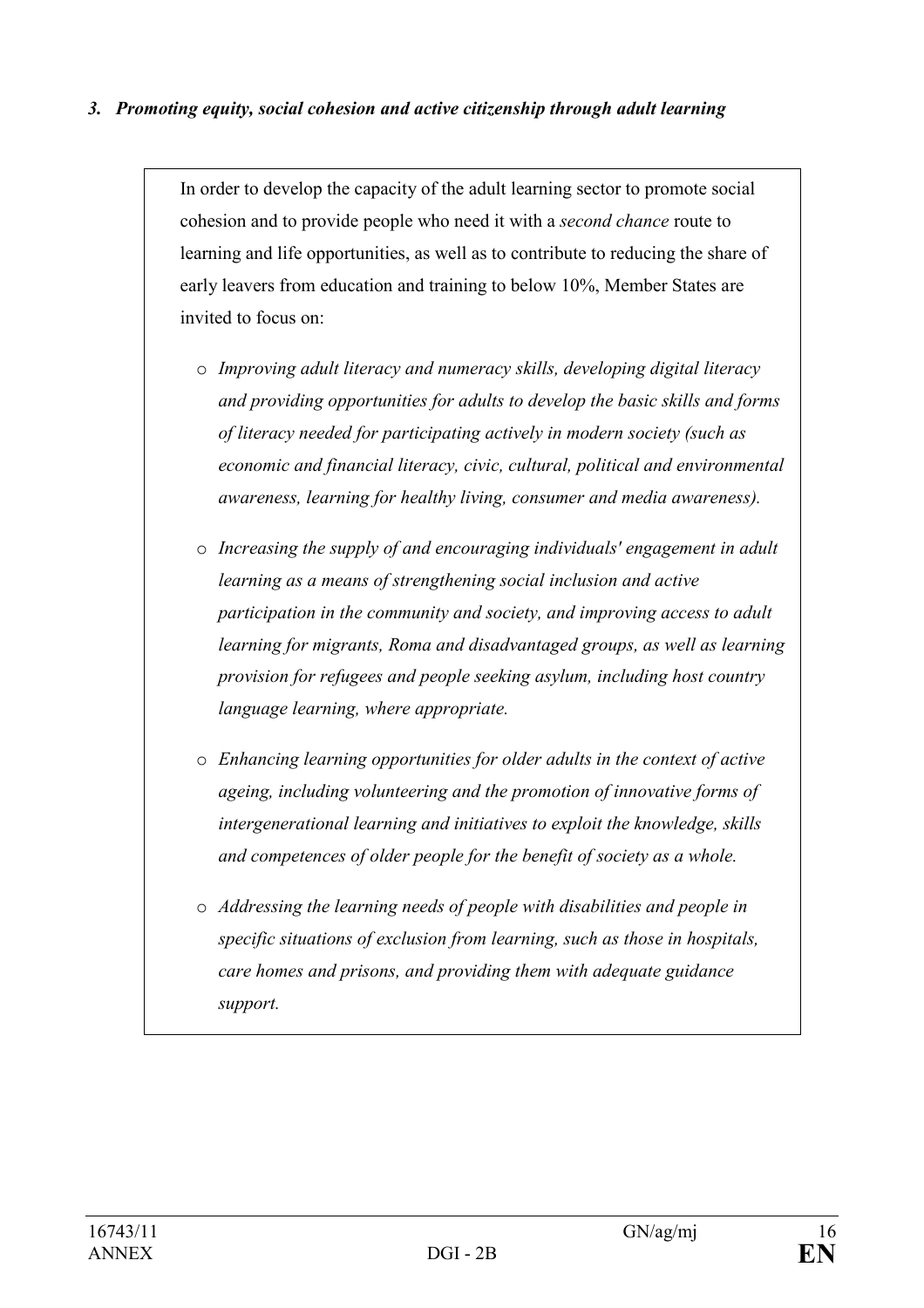In order to develop new pedagogies and creative learning environments in adult learning, as well as to promote adult learning as a means of enhancing the creativity and innovative capacity of citizens, Member States are invited to focus on:

- o *Promoting the acquisition of transversal key competences, such as learning to learn, a sense of initiative and entrepreneurship, and cultural awareness and expression, in particular by applying the European Key Competence Framework within the adult learning sector.*
- o *Enhancing the role of cultural organisations (such as museums, libraries, etc.), civil society, sporting organisations and other bodies as creative and innovative settings for non-formal and informal adult learning.*
- o *Making better use of ICT in the context of adult learning, as a means of widening access and improving the quality of provision, e.g. by exploiting new opportunities for distance learning and the creation of e-learning tools and platforms in order to reach new target groups, in particular those with special needs or who live in remote areas.*